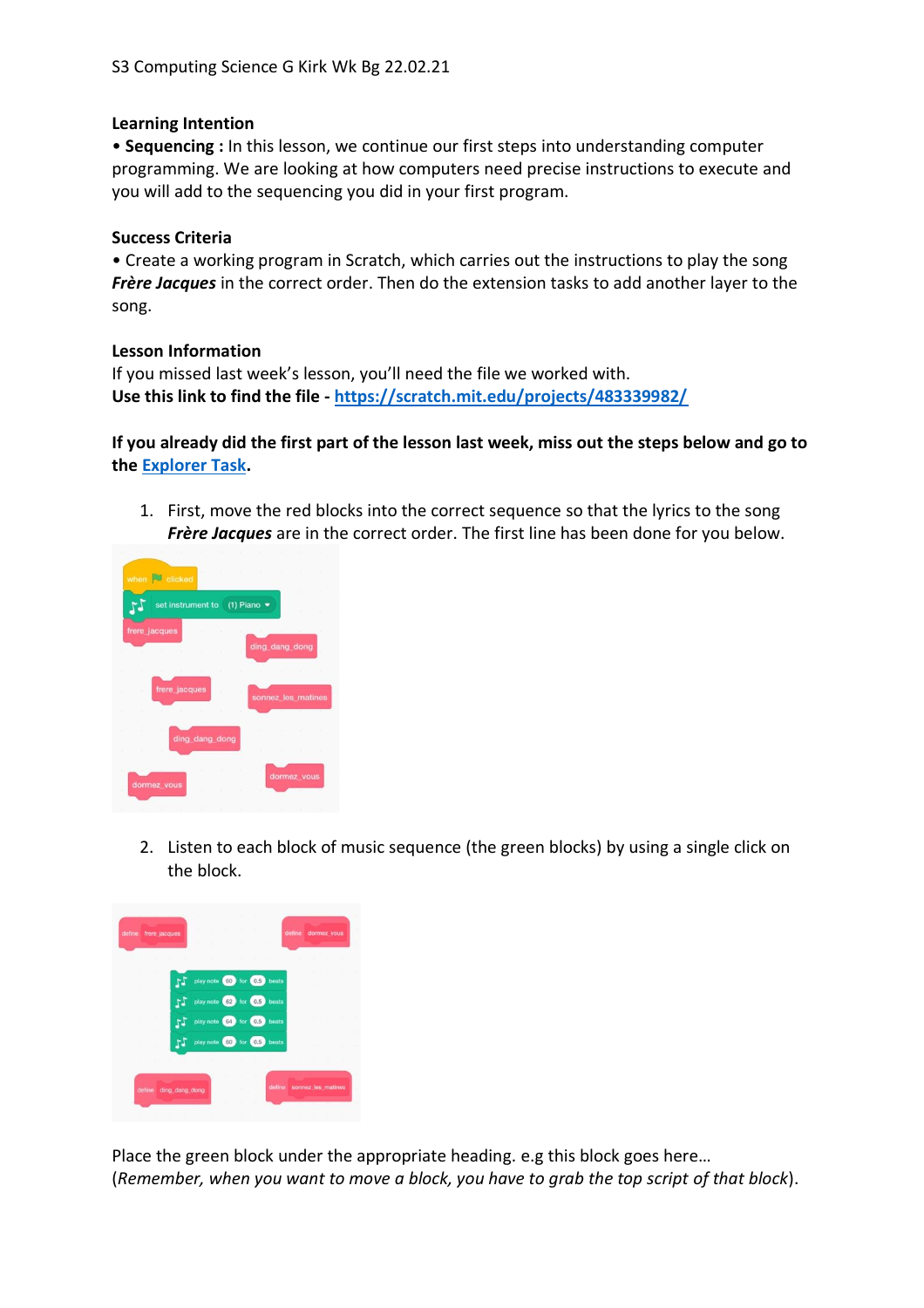

3. Once you have added the green blocks to the red heading, it's time to press the **Green flag** on the top right-hand side of the screen to listen to your program play. Does it sound the way it should?

Good luck making beautiful music!

## <span id="page-1-0"></span>Explorer Task

A round is to play or sing the same melody but start at different times. Frère Jacques is perfect for this. The second instrument would start playing once the first instrument has finished the first two lines of Frère Jacques.

The first task is to 'duplicate' the piano and all of the code that you have placed in the correct order.



In Scratch you can use the **Broadcast** block to send a message to other sprites in your program to make them run code.

1. Make sure the first keyboard sprite is selected, then click on the Events button on the left-hand menu and drag Broadcast message1 into your program.



You need your program to broadcast a message when you want the second instrument to start. Place the broadcast block into your code where you would like this to happen.